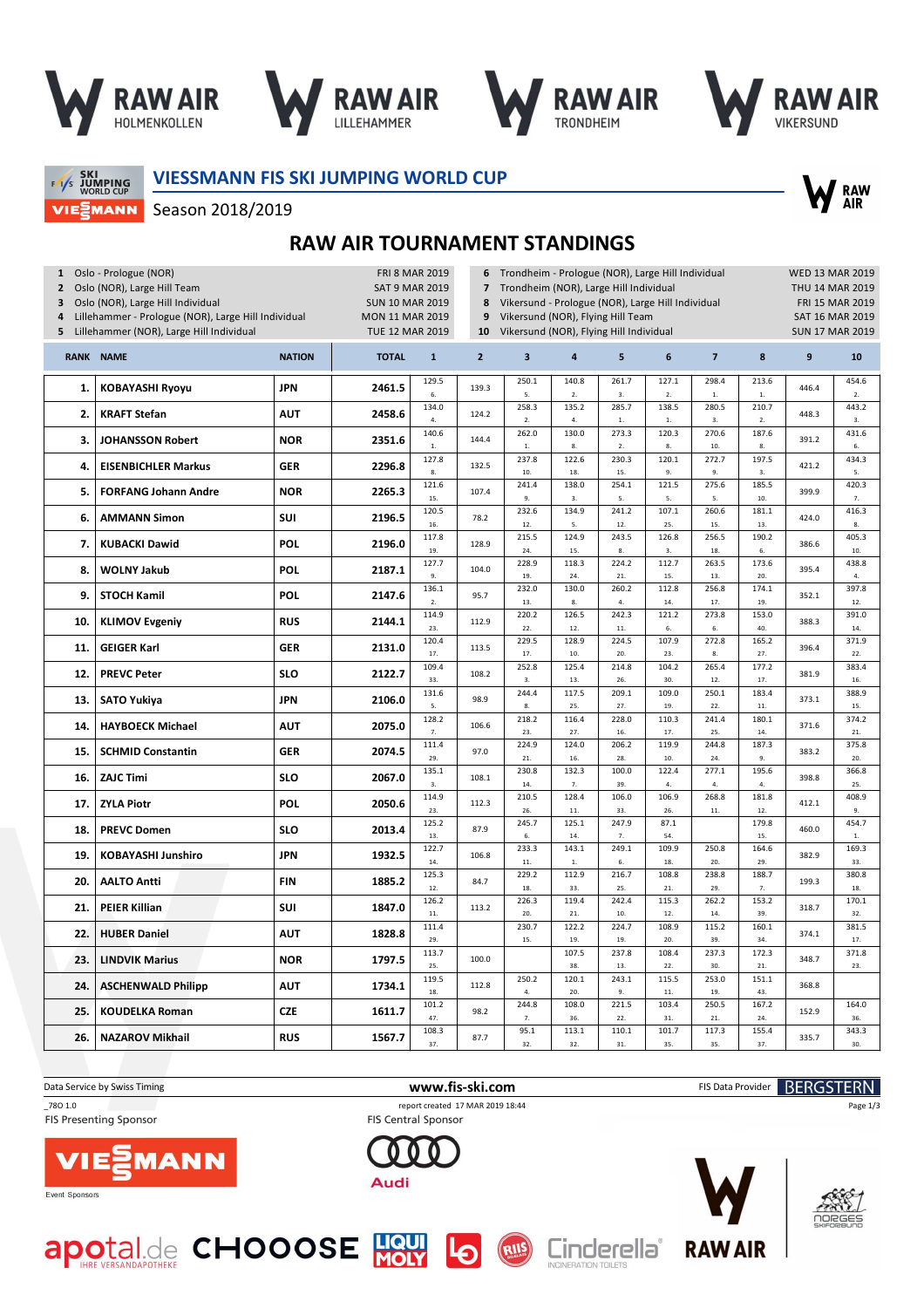







 $F/1/s$  JUMPING VIEZMANN **VIESSMANN FIS SKI JUMPING WORLD CUP**



Season 2018/2019

## **RAW AIR TOURNAMENT STANDINGS**

|     | <b>RANK NAME</b>             | <b>NATION</b> | <b>TOTAL</b> | $\mathbf{1}$             | $\overline{2}$ | $\overline{\mathbf{3}}$ | 4            | 5            | 6            | $\overline{7}$ | 8            | 9     | 10           |
|-----|------------------------------|---------------|--------------|--------------------------|----------------|-------------------------|--------------|--------------|--------------|----------------|--------------|-------|--------------|
| 27. | <b>VASSILIEV Dmitriy</b>     | <b>RUS</b>    | 1518.6       | 99.0<br>51.              | 75.9           |                         | 100.3<br>47. | 104.4<br>35. | 98.2<br>40.  | 110.7<br>44.   | 192.3<br>5.  | 374.6 | 363.2<br>27. |
| 28. | <b>PEDERSEN Robin</b>        | <b>NOR</b>    | 1469.1       | 111.6<br>27.             | 118.0          | 229.6<br>16.            | 104.2<br>44. | 225.8<br>18. | 105.9<br>28. | 240.2<br>27.   | 163.5<br>31. |       | 170.3<br>31. |
| 29. | <b>POLASEK Viktor</b>        | <b>CZE</b>    | 1456.9       | 108.8                    | 104.9          | 192.5                   | 117.1        | 107.1        | 99.7         | 248.8          | 158.6        | 163.5 | 155.9        |
|     |                              |               |              | 35.<br>115.1             |                | 30.<br>210.2            | 26.<br>99.4  | 32.<br>226.0 | 38.<br>107.5 | 23.<br>241.1   | 35.<br>168.7 |       | 37.<br>169.0 |
| 30. | <b>FETTNER Manuel</b>        | <b>AUT</b>    | 1447.8       | 22.                      | 110.8          | 27.                     | 50.          | 17           | 24           | 26.            | 23.          |       | 34.          |
| 31. | <b>NAKAMURA Naoki</b>        | <b>JPN</b>    | 1401.2       | 93.2<br>58.              |                |                         | 109.0<br>34. | 24.7<br>49.  | 97.4<br>42.  | 239.6<br>28.   | 160.8<br>33. | 327.7 | 348.8<br>29. |
| 32. | <b>FREITAG Richard</b>       | <b>GER</b>    | 1361.3       |                          |                |                         |              |              | 113.1<br>13. | 273.4<br>7.    | 177.6<br>16. | 405.5 | 391.7<br>13. |
| 33. | <b>WELLINGER Andreas</b>     | <b>GER</b>    | 1333.3       | 107.4<br>40.             |                | 93.4<br>34.             | 107.7<br>37. | 231.7<br>14. | 101.9<br>33. | 116.5<br>37.   | 170.1<br>22. |       | 404.6<br>11. |
| 34. | <b>BOYD-CLOWES Mackenzie</b> | CAN           | 1243.7       | 116.4                    |                | 60.6                    | 118.7        | 180.6        | 101.9        | 120.7          | 174.6        |       | 370.2        |
|     |                              |               |              | 21.<br>84.7              |                | 46.                     | 23.<br>93.5  | 29.          | 33<br>85.0   | 31.            | 18.<br>166.6 |       | 24<br>379.2  |
| 35. | <b>SEMENIC Anze</b>          | <b>SLO</b>    | 1201.2       | 65.                      |                |                         | 60.          |              | 58.          |                | 26.          | 392.2 | 19.          |
| 36. | <b>FANNEMEL Anders</b>       | <b>NOR</b>    | 1072.0       | 85.3<br>64.              |                |                         | 93.8<br>59.  |              |              |                | 164.2<br>30. | 363.8 | 364.9<br>26. |
| 37. | <b>GRANERUD Halvor Egner</b> | <b>NOR</b>    | 1017.0       | 95.4                     |                |                         | 106.5        | 76.3         | 99.1         | 120.2          | 161.0        |       | 358.5        |
|     |                              |               |              | 54.<br>108.0             |                | 80.3                    | 40.<br>132.5 | 47.<br>180.0 | 39.<br>121.1 | 32.<br>288.0   | 32.          |       | 28.          |
| 38. | <b>STJERNEN Andreas</b>      | <b>NOR</b>    | 909.9        | 38.                      |                | 41.                     | $6. \,$      | 30.          | 7.           | 2.             |              |       |              |
| 39. | <b>HULA Stefan</b>           | <b>POL</b>    | 899.0        | 110.2<br>32.             |                | 93.1<br>36.             | 123.7<br>17. | 218.9<br>24. | 95.2<br>44   | 105.0<br>46.   | 152.9<br>41. |       |              |
| 40. | <b>ITO Daiki</b>             | <b>JPN</b>    | 893.6        | 107.6                    |                | 63.1                    | 115.3        | 100.5        | 100.2        | 257.4          | 149.5        |       |              |
|     |                              |               |              | 39.<br>111.5             |                | 45.<br>89.8             | 29.<br>115.2 | 38<br>87.1   | 36.<br>103.2 | 16.<br>116.5   | 46.<br>150.8 |       |              |
| 41. | <b>LANISEK Anze</b>          | <b>SLO</b>    | 889.3        | 28.                      | 115.2          | 37.                     | 30.          | 44.          | 32           | 37.            | 44.          |       |              |
| 42. | <b>KASAI Noriaki</b>         | <b>JPN</b>    | 873.6        | 110.4<br>31.             | 111.8          | 197.7<br>28.            | 113.7<br>31. | 103.4<br>36. | 88.2<br>53.  |                | 148.4<br>47. |       |              |
| 43. | <b>AIGNER Clemens</b>        | <b>AUT</b>    | 862.9        | 106.6                    |                | 212.6                   | 106.0        | 105.5        | 92.5         | 114.3          | 125.4        |       |              |
|     |                              | <b>FIN</b>    | 859.3        | 42.<br>94.3              | 68.2           | 25.                     | 41.<br>99.7  | 34<br>97.8   | 49.<br>97.9  | 40.<br>112.7   | 56.<br>143.8 | 144.9 |              |
| 44. | <b>MAATTA Jarkko</b>         |               |              | 57.<br>101.6             |                | 52.9                    | 49.<br>99.2  | 40.          | 41.<br>106.1 | 43.<br>113.7   | 52.<br>164.8 |       | 168.5        |
| 45. | <b>TKACHENKO Sergey</b>      | <b>KAZ</b>    | 806.8        | 45.                      |                | 47.                     | 51.          |              | 27.          | 41.            | 28.          |       | 35.          |
| 46. | <b>PASCHKE Pius</b>          | <b>GER</b>    | 787.2        | 78.7<br>66.              |                |                         | 119.3<br>22. | 84.2<br>45.  | 93.8<br>45.  | 112.9<br>42.   | 155.8<br>36. |       | 142.5<br>39. |
|     |                              | <b>GER</b>    | 782.5        | 126.9                    | 94.9           |                         | 116.0        | 219.7        | 105.6        | 119.4          |              |       |              |
| 47. | <b>LEYHE Stephan</b>         |               |              | 10 <sub>1</sub><br>100.0 |                | 66.6                    | 28.<br>105.2 | 23.<br>94.5  | 29.<br>86.9  | 34.            | 166.9        |       | 139.7        |
| 48. | <b>LEAROYD Jonathan</b>      | <b>FRA</b>    | 759.8        | 48.                      |                | 44.                     | 42.          | 43.          | 55.          |                | 25.          |       | 40.          |
| 49. | <b>HOERL Jan</b>             | <b>AUT</b>    | 718.6        | 103.5<br>44.             |                | 98.1<br>31.             | 104.3<br>43. | 96.7<br>42.  | 92.9<br>48.  | 103.9<br>47.   | 119.2<br>60. |       |              |
| 50. | <b>KOZISEK Cestmir</b>       | <b>CZE</b>    | 707.7        | 88.9                     | 91.8           |                         | 96.9         |              | 93.0         | 103.9          | 123.0        | 110.2 |              |
|     |                              |               |              | 61.                      |                |                         | 54.          |              | 47.<br>85.9  | 47.            | 58.<br>154.3 |       | 145.3        |
| 51. | <b>PETER Dominik</b>         | SUI           | 702.1        |                          |                |                         |              |              | 56.          |                | 38.          | 316.6 | 38.          |
| 52. | <b>NOUSIAINEN Eetu</b>       | <b>FIN</b>    | 661.7        | 88.1<br>62               | 88.9           |                         | 96.2<br>56.  |              | 85.7<br>57.  |                | 146.2<br>50. | 156.6 |              |
| 53. | <b>MARKENG Thomas Aasen</b>  | <b>NOR</b>    | 646.5        | 101.3                    |                | 86.5                    | 94.5         |              | 99.8         | 117.0          | 147.4        |       |              |
|     |                              |               |              | 46.<br>99.5              |                | 39.<br>79.4             | 58.<br>81.9  |              | 37<br>96.8   | 36.<br>101.4   | 48.<br>143.9 |       |              |
| 54. | <b>WASEK Pawel</b>           | POL           | 602.9        | 49.                      |                | 42.                     | 67.          |              | 43.          | 50.            | 51.          |       |              |
| 55. | <b>SERGEEV Maksim</b>        | <b>RUS</b>    | 600.4        | 92.5<br>59.              | 76.7           |                         | 45.7<br>73.  |              | 71.0<br>65.  |                | 71.9<br>66.  | 242.6 |              |

**FIS Presenting Sponsor** 

RIIS

\_78O 1.0 report created 17 MAR 2019 18:44 FIS Central Sponsor

Audi



Event Sponsors







**RAW AIR** 

Page 2/3